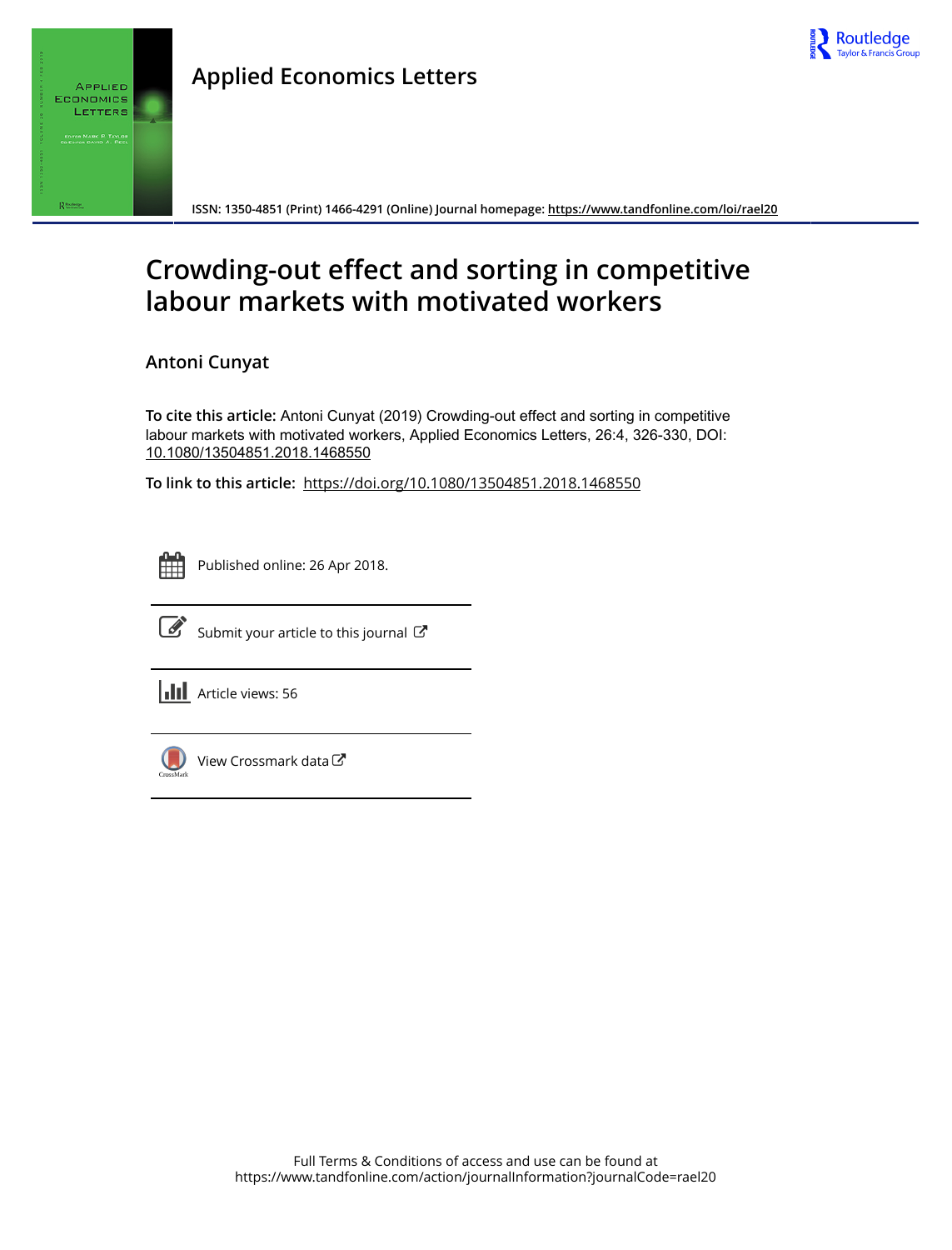#### ARTICLE

Check for updates

Routledge Taylor & Francis Group

# Crowding-out effect and sorting in competitive labour markets with motivated workers

### Antoni Cunyat

Departament d'Anàlisi Econòmica, Universitat de València and ERI-CES, Valencia, Spain

#### **ARSTRACT**

This article makes a contribution to the economics literature by inducing proper self-selection into contracts based on workers' motivation. The novelty of our results is that it points out the alternative potential role of the crowding-out effect to separate workers based on their motivation.

**KEYWORDS** Intrinsic motivation; adverse selection; competition

JEL CLASSIFICATION J33; D82; D86

# I. Introduction

One of the most important tasks of a manager is to choose the right incentives for workers to provide effort. Linking pay to firm performance and fixed wages are two different incentive systems used among firms. Performance pay may provide incentives for workers to exert more effort, and with workers with different skills it may attract the best workers. On the other hand, performance pay may have a detrimental effect by crowding-out intrinsic motivation on motivated workers.<sup>[1](#page-1-0)</sup>

The purpose of this article is to show how different incentive systems can arise in a labour market where motivated workers and selfish workers coexist. For this purpose, we modify Besley and Ghatak [\(2016](#page-4-0))'s set-up by considering a competitive labour market where each firm employs one worker. There exist two types of workers: selfish and motivated workers. Selfish workers only respond to monetary incentives. Motivated workers not only respond to monetary incentives but their behaviour is also driven by intrinsic motivation. However, if a firm chooses an output-based reward system, their intrinsic motivation is undermined. Types and efforts are not observable for the firm and, therefore, there is adverse selection and moral hazard. Competition between firms is introduced using Rothschild and Stiglitz's notion of a competitive equilibrium under adverse selection.

The size of the crowding-out effect of performance pay on intrinsic motivation determines crucially the equilibrium. If the destruction of intrinsic motivation exceeds the costs of effort, there always exists a separating equilibrium in which firms offer two contracts. On the other hand, if the destruction of intrinsic motivation does not exceed the costs of effort, there always exists a pooling equilibrium in which the same contract is accepted by both types of workers. The novelty of our results is that it points out the alternative potential role of the crowding-out effect to separate workers based on their motivation.

<span id="page-1-3"></span><span id="page-1-2"></span>This article makes a contribution to the economics literature by inducing proper self-selection into contracts based on workers' motivation. We take Besley and Ghatak [\(2016\)](#page-4-0)'s noncompetitive labour market set-up as our starting point. These authors obtain a pooling equilibrium in which firms always offer the same contract to both types of workers and based on this outcome, they focus on the evolution of intrinsic motivation. In contrast, we consider a competitive labour market, and we obtain either a separating or a pooling equilibrium based on the size of the crowding-out effect. Related to our work is Kosfeld and Von Siemens'  $(2009, 2011)<sup>2</sup>$  $(2009, 2011)<sup>2</sup>$  $(2009, 2011)<sup>2</sup>$  $(2009, 2011)<sup>2</sup>$  $(2009, 2011)<sup>2</sup>$  $(2009, 2011)<sup>2</sup>$  where a competitive labour market is considered in which workers differ in their intrinsic motivation for

CONTACT Antoni Cunyat **Antonio.Cunat@uv.es Departament d'Anàlisi Econòmica**, Universitat de València and ERI-CES, Av/ dels Tarongers s/n. Campus dels Tarongers, Valencia 46022 Spain

<span id="page-1-0"></span><sup>&</sup>lt;sup>1</sup>See work done by Deci ([1971\)](#page-4-3) on a seminal work on this matter.

<span id="page-1-1"></span> $^{2}$ Other related research is done by Francois ([2007\)](#page-4-4) and Barigozzi and Burani ([2016a](#page-4-5), [2016b](#page-4-6)), among others.

<sup>© 2018</sup> Informa UK Limited, trading as Taylor & Francis Group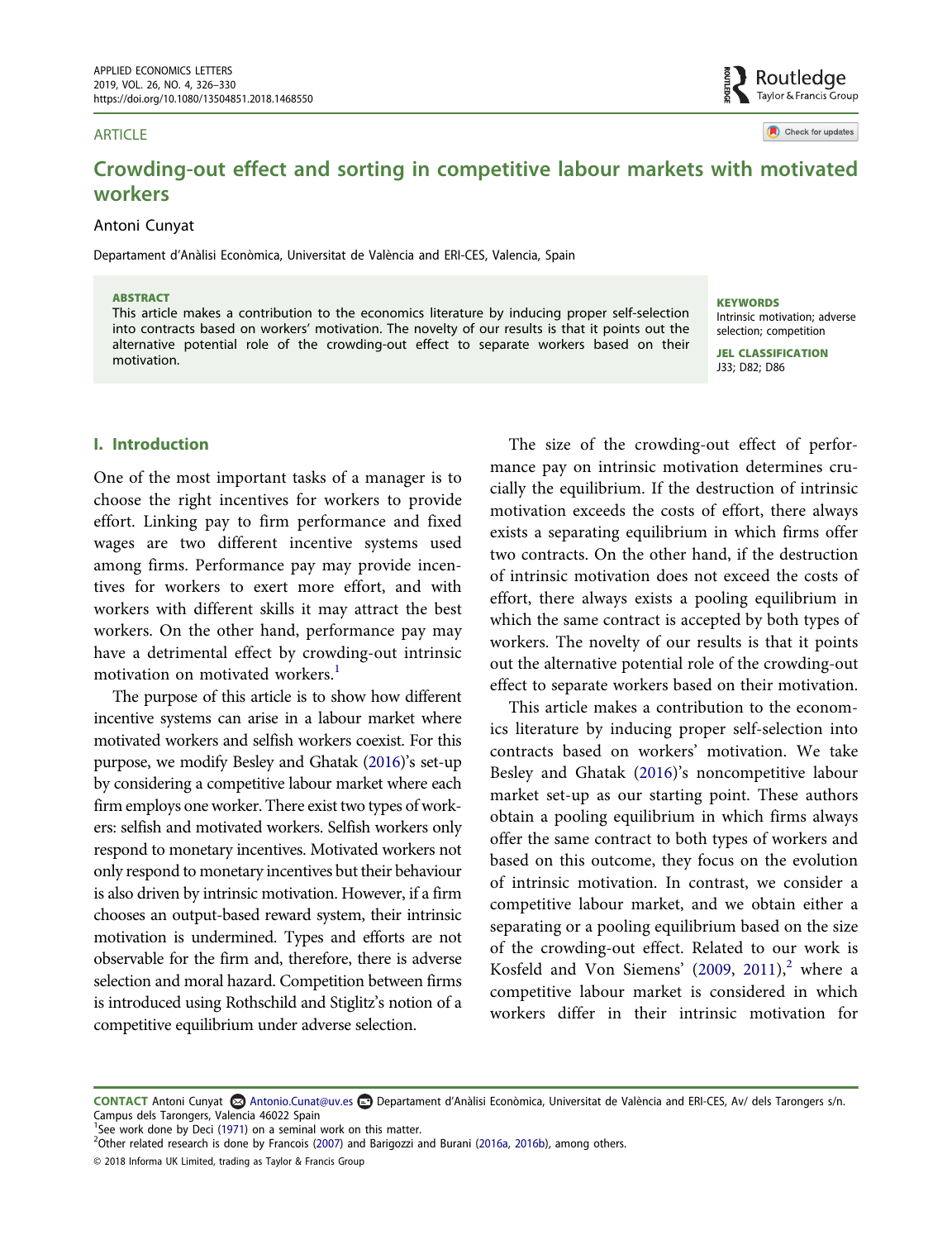cooperation and there is no crowding out. They show that there always exists a separating equilibrium in which workers sort into firms but, in their case, the existence of a separating equilibrium depends crucially on the existence of externalities between workers.

#### II. The model

Suppose an economy comprising a range of firms and workers where each firm can hire at most one worker. There is a continuum of workers of unit one and two types of workers  $\rho \in \{m, s\}$  where m stands for motivated and s for selfish. Let a be the fraction of motivated workers in the population which is assumed to be common knowledge across firms and workers. Effort is binary  $e_i \in \{0, 1\}$ , costs of effort  $c(e_i)$ are c when  $e_i = 1$  and 0 when  $e_i = 0$ .

Effort is not contractible whereas output is verifiable and, thus, contracts can depend on it. Output (v) can take two values,  $\bar{v} > 0$  and  $-v = 0$ . When a vertex *i* chooses effort  $v = 1$  output is  $\bar{v}$  whereous worker *i* chooses effort  $e_i = 1$  output is  $\overline{v}$ , whereas when a worker *i* chooses effort  $e_i = 0$  output is  $\bar{v} = 0$ <br>Follow

Following Besley and Ghatak ([2016\)](#page-4-0), we assume that motivated workers enjoy a positive utility  $\lambda > 0$ from putting in effort. However, if motivated workers are paid for their effort they derive utility  $-\phi$ ,<br>where  $\phi > 0$ . This assumption captures the crowd where  $\phi > 0$ . This assumption captures the crowding-out effect of monetary incentives on intrinsic motivation.<sup>[3](#page-2-0)</sup> We assume that  $\lambda - \phi > c$ , and, there-<br>fore motivated vertexe always put in effort whether fore, motivated workers always put in effort whether they are or not paid for their effort.

A contract offered to worker  $i w_i = (\bar{b}_i(\bar{v}), \underline{b}_i(\underline{v}), f_i)$ has three elements, a transfer received by worker i when output is high and low and a fixed transfer, respectively. Let  $\beta = \bar{b}_i(\bar{v}) - b_i(-v)$  be the bonus<br>paid by the firm to worker i in case of bigh output paid by the firm to worker  $i$  in case of high output. For a bonus  $\beta_i$ , the meaning of  $\phi(\beta_i)$  is the following:  $\phi(\beta_i) = 0$  if  $\beta_i = 0$  and  $\phi(\beta_i) = \phi > 0$  if  $\beta_i > 0$ . We assume that there is a limited liability constraint. Workers are randomly matched with firms who post employment contracts and workers are assigned to firms in the following way. Given the contracts posted by firms, workers apply to a set of firms posting a specific contract. If they apply to more than one firm, they are chosen randomly among the applicants.

The utility<sup>[4](#page-2-1)</sup> of a worker *i* who is of type  $\rho$  is defined as follows:

$$
u_{i\rho} = \begin{cases} b_i[v(e_i)] + f_i - c(e_i) & \text{if } \rho = s \\ \lambda(e_i) - \phi(\beta_i) + b_i[v(e_i)] + f_i - c(e_i) & \text{if } \rho = m \end{cases}
$$
(1)

Selfish  $i$ 's utility consists of two elements. The utility he enjoys from his wage  $b_i[v(e_i)] + f_i$  and the costs from exerting effort  $(c)$ . In addition, motivated i's enjoy intrinsic satisfaction  $\lambda > 0$  from putting it effort. This intrinsic satisfaction is partially destroyed if the motivated worker is in an outputbased reward system  $(\phi(\beta_i))$ .

Firms sell output at a price normalized to one. Given a contract  $w_i = (\bar{b}_i(\bar{v}), b_i(v), f_i)$ , let

$$
\pi(w_i,e_i)=v(e_i)-b_i[v(e_i)]-f_i
$$

be the firm's profit generated by a worker.

We assume that there is no rationing for workers and, therefore, all firms can employ a motivated or a selfish worker if they intend to.

<span id="page-2-3"></span>We define a competitive equilibrium as follows. With regard to workers, we assume that equilibrium strategies form a perfect equilibrium given all possible sets of offered contracts. With regard to firms, the set of contracts W offered by firms satisfy the following conditions as in the work done by Rothschild and Stiglitz [\(1976\)](#page-4-7). First, no individual contract in W earns negative profits. Second, there is no contract  $\hat{w}$  outside of W which would earn a strictly positive profit if an alternative contract outside W is offered.

#### III. The results

We first describe workers' equilibrium behaviour within firms. Motivated workers always put in effort since the benefits of exerting effort are always greater than the costs. Therefore,  $e_m^*(w_m) = 1$  for any  $w_m =$  $\{ (\bar{b}_m(\bar{v}), \underline{b}_m(\underline{v}), f_m) \}$  as long as  $\bar{b}_m(\bar{v}) \geq \underline{b}_m(\underline{v})$ . On the other hand, selfish workers exert effort only if

<span id="page-2-2"></span><span id="page-2-0"></span><sup>&</sup>lt;sup>3</sup>It is well established in labour economics and social psychology that extrinsic motivators such as monetary incentives can undermine intrinsic motivation. See work done by Frey and Jegen ([2002\)](#page-4-8) for a survey on motivation crowding theory.

<span id="page-2-1"></span><sup>&</sup>lt;sup>4</sup>We assume that the worker's outside opportunity utility level is zero. In a competitive environment where workers are in the short side of the market, the outside option is irrelevant.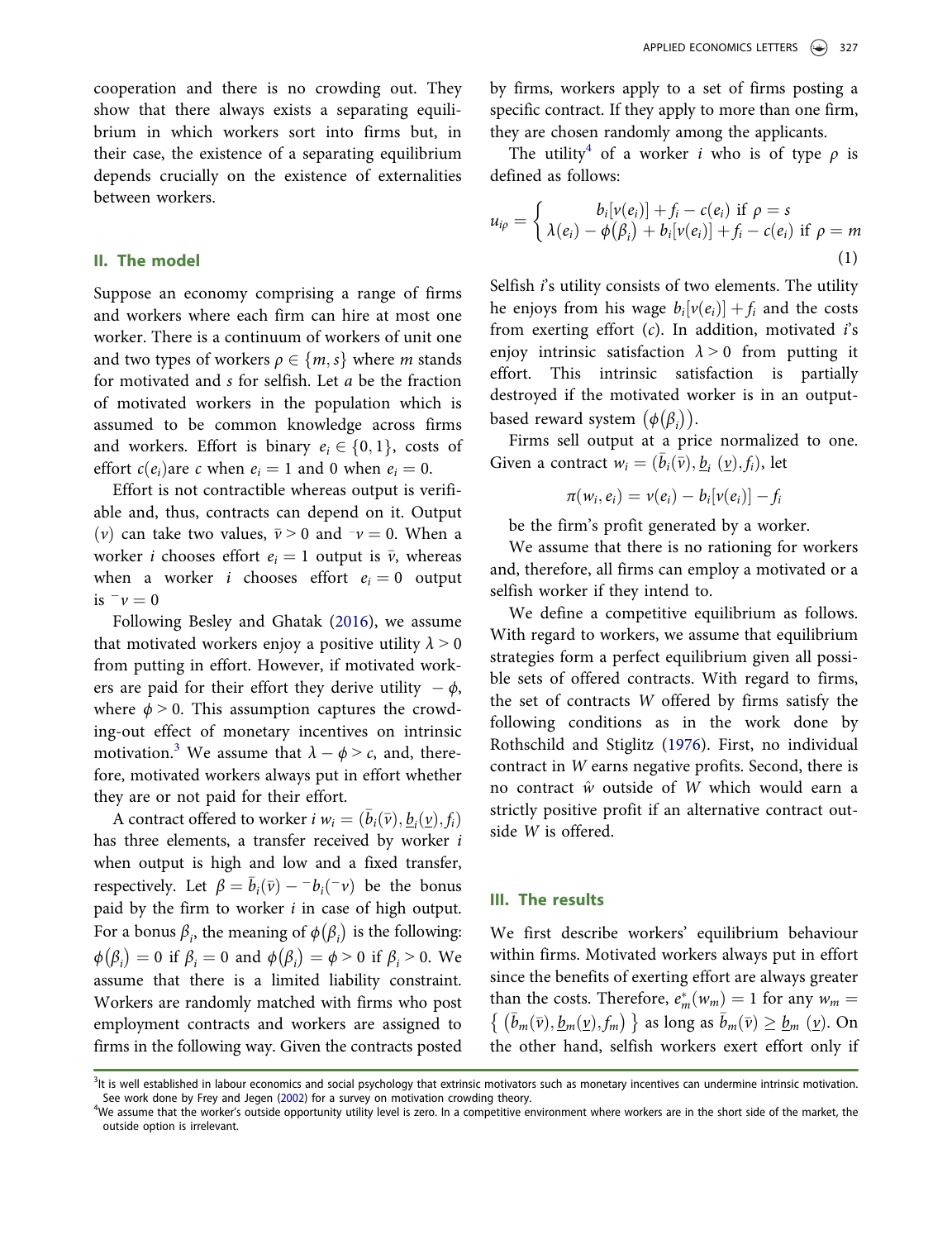the transfer in case of high output at least covers<sup>[5](#page-3-0)</sup> the costs of effort and the transfer in case of low output. Then,  $e_s^*(w_s) = 1$  for any  $\bar{b}_s(\bar{v}) \geq s + c$ , and  $e_s^*(w_s) = 0$ 0 for any  $b_s(\bar{v})_s + c$ .

We now show that transfers in case of high and low output should be specifically offered to each type of worker in any optimal contract. The bonus offered to a selfish worker must cover at least the costs of effort and the bonus offered to a motivated worker must be equal to zero.

Lemma 1 An optimal contract specifically targeted for selfish workers that induces high effort has a transfer in case of low output  $\underline{b}_s = 0$  and a transfer in case of high output  $b_s \geq c$ , either under complete and incomplete information. [6](#page-3-1)

Proof. From (1), selfish workers put in effort when  $\bar{b}_s(\bar{v}) \geq b_s(v) + c$ . Therefore, the least expensive contract addressed to selfish workers inducing high effort is  $\underline{b}_s = 0$  and  $\overline{b}_s \ge c$ .

Lemma 2 An optimal contract specifically targeted for motivated workers that induces high effort has a transfer in case of low output  $\underline{b}_m = 0$  and a transfer in case of high output  $\bar{b}_m = 0$ , either under complete and incomplete information.

Proof. Under complete information, from (1) a motivated worker always put in effort since  $\lambda - \phi > c$ .<br>Therefore the least expensive contract addressed to self. Therefore, the least expensive contract addressed to selfish workers inducing high effort is  $\underline{b}_m = \overline{b}_m = 0$ . Under incomplete information, notice that any contract where  $\underline{b}_m > 0$  and/or  $\overline{b}_m > 0$  would only increase the probability of attracting selfish workers.

Since from Lemmas 1 and 2  $\underline{b}_s = \underline{b}_m = 0$ , to simplify notation from now on let  $\bar{b}_m = b_m$  and  $\bar{b}_s = b_s$ . Therefore, a contract offered by a firm can be expressed as  $w = \{(b_s, f_s), (b_m, f_m)\}.$ 

### Incomplete information: separating equilibrium

We first describe the Pareto-efficient separating contracts<sup>[7](#page-3-2)</sup>  $w' = \{f'_s, b'_s, f'_m, b'_m\}$ . Selfish workers and motivated workers are offered, respectively, a contract that maximizes their utility and satisfies the self-selection, incentive-compatibility and limited-liability constraints.

The contract offered to a selfish worker  $(f'_s, b'_s)$ <br>vimizes the utility of a selfish worker: maximizes the utility of a selfish worker:

$$
u_s = f'_s + b'_s - c
$$

and satisfies the constraints:

$$
\bar{v} - f'_s - b'_s \ge 0 \tag{2}
$$

$$
f'_s + b'_s - c \ge f_m'
$$
 (3)

$$
\lambda - \phi(b'_s') + f'_s' + b'_s - c \leq \lambda + f'_m' - c \tag{4}
$$

$$
f'_s + b'_s - c \ge f'_s \tag{5}
$$

$$
f'_s \ge 0, f'_m \ge 0, b'_s \ge 0, b'_m \ge 0 \tag{6}
$$

The zero-profit constraint (2) ensures that a firm makes no losses offering a contract  $(f_s', b_s')$  to a selfish worker.<br>(3) and (4) are the screening constraints which ensure (3) and (4) are the screening constraints which ensure that each type of worker prefers their respective contracts to the contracts for the other type. (5) is the incentive-compatibility constraint by which the selfish worker always exerts effort. Finally, (6) is the limited liability constraint.

On the other hand, the contract offered to a motivated worker  $(f'_m, b'_m)$  maximizes the utility of a motivated worker:

$$
u_m=f'_m-c
$$

and satisfies the constraints:

$$
\bar{\nu} - f'_m \ge 0 \tag{7}
$$

$$
\lambda + f'_m - c \ge \lambda - \phi(b'_s) + f'_s + b'_s - c \tag{8}
$$

$$
f'_m \leq f'_s + b'_s - c \tag{9}
$$

$$
f'_{s} \ge 0, f'_{m} \ge 0, b'_{s} \ge 0, b'_{m} \ge 0 \tag{10}
$$

By Lemma 1,  $b'_m = 0$  and, therefore the zero-profit constraint (7) reduces to  $f' \leq \bar{x}$ . A mativated constraint (7) reduces to  $f'_m \leq \bar{\nu}$ . A motivated<br>worker elymps exerts effort since  $\lambda \to \epsilon$  and worker always exerts effort since  $\lambda - \phi \geq c$  and<br>there is no incentive compatibility constraint (8) there is no incentive-compatibility constraint. (8), (9) and (10) are the screening and limited liability constraints, respectively.

<span id="page-3-1"></span><span id="page-3-0"></span><sup>&</sup>lt;sup>5</sup>In order to ensure a unique solution of the subgame where a worker chooses effort, we assume that workers choose to exert effort in case of indifference. <sup>6</sup>With complete information, a firm knows whether the worker is selfish or motivated, whereas with incomplete information a firm is uncertain about the

<span id="page-3-2"></span>worker's type.<br><sup>7</sup>With complete information, it is straightforward to check that firms obtain zero profit. Selfish workers are offered the contract  $(f_5^c, b_5^c)$ , where  $f_5^c = \bar{v} - b_5^c$ <br>and  $b_5^c \in [\bar{v}]$  and motivate and  $b_s \in [\epsilon, \bar{v}]$  and motivated workers are offered the contract  $(f_m^c, b_m^c)$ , where  $f_m^c = \bar{v}$  and  $b_m^c = 0$ .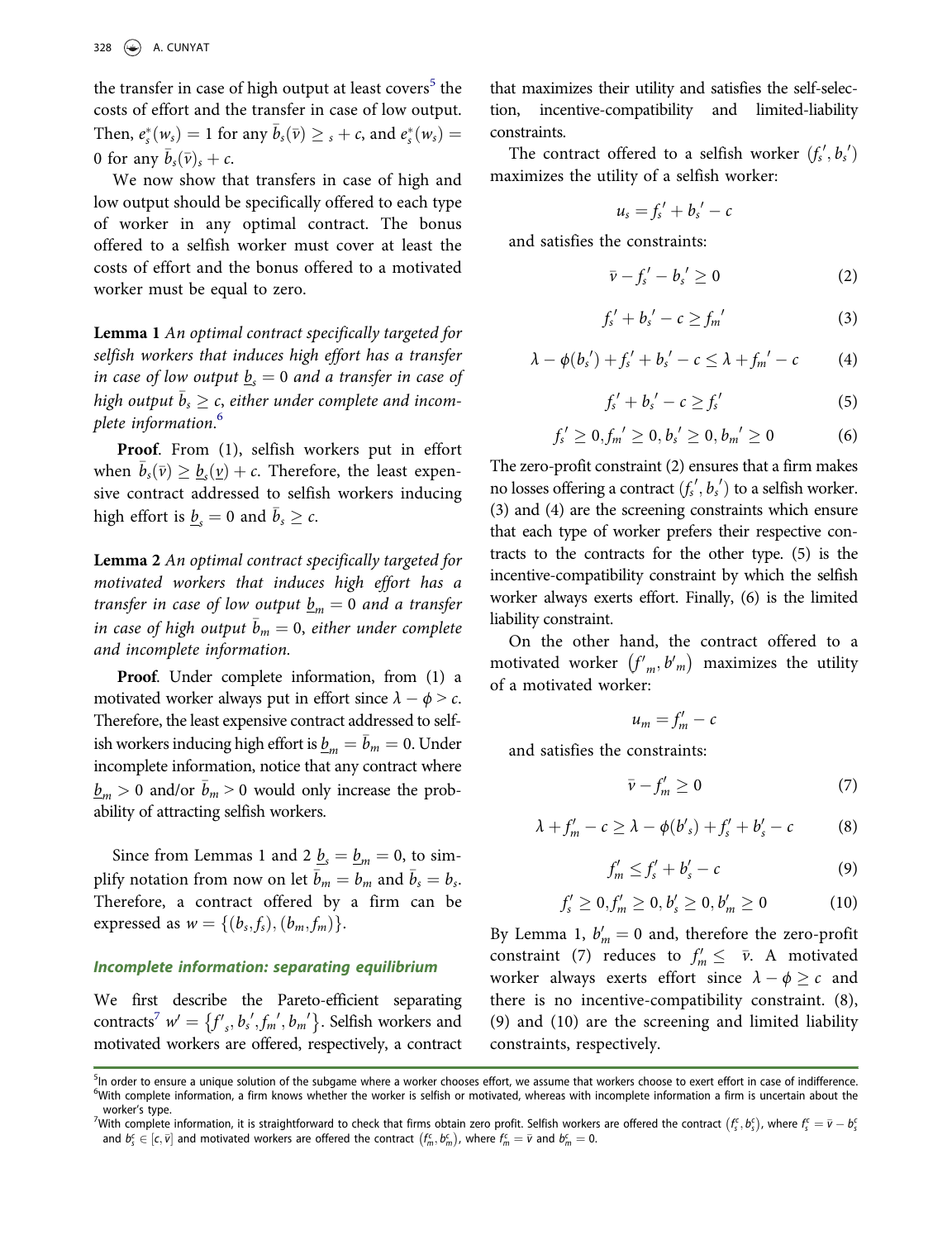#### Proposition 3 (Separating equilibrium)

If  $\phi \geq c$ , there is always a separating equilibrium characterized as follows:

- (a) Selfish workers accept a contract from  $(f'_{s}, b'_{s})$ , where  $b'_s \in [c, \overline{v}]$  and  $f'_s = \overline{v} - b'_s$  and they exert of fort effort.
- (b) Motivated workers accept a contract from  $(f'_m, b'_m)$ , where  $b'_m = 0$  and  $f'_m = \overline{v} - c$ and they exert effort.
- (c) All firms make positive expected profits.

### Proof. See Appendix

When  $\phi \geq c$ , a firm is always better off offering a different contract for each type of worker. If a selfish worker accepts the contract addressed to motivated workers, he does not exert effort and, therefore, he does not have costs of effort. As a consequence, motivated workers must receive a lower wage. The difference between the wage received by motivated and selfish workers is equal to the costs of effort, c, which is exactly the additional benefit a selfish worker would receive by accepting the motivated workers' contract. On the other hand, since the motivated worker receives a lower wage than the selfish one, it could happen that he prefers to accept the contract addressed to the selfish worker. Since this contract has a positive bonus, a motivated worker would have a disutility of  $\phi$  by accepting it. However, when  $\phi \geq c$ , the motivated worker would obtain a lower utility by accepting the selfish workers' contract.

An important feature of our result is that opposed to Rothschild and Stiglitz ([1976\)](#page-4-7), a separating equilibrium exists even if the fraction of motivated workers becomes arbitrarily large.

#### Incomplete information: pooling equilibrium

A pooling equilibrium always exists when  $\phi < c$ .

## Proposition 4 (Pooling equilibrium)

If  $\phi < c$ , there is always a pooling equilibrium characterized as follows:

- (a) All firms offer the contract  $(\widetilde{f}, \widetilde{b})$ , where  $\widetilde{b} \in \widetilde{b}$  $[c, \overline{v}]$  and  $f = \overline{v} - b$ .
- (b) Selfish workers and motivated workers accept the contract  $(\tilde{f}, \tilde{b})$  and exert effort.
- (c) All firms make zero expected profits.
- Proof. See Appendix.

The intuition is the following. If a firm wants to skim off motivated workers from selfish workers, it should offer the former ones lower wages. The difference between each type's contract has to be at least equal to the costs of effort, c. However, since  $\phi < c$ , a motivated worker is better off accepting the contract addressed to the selfish worker than the contract addressed to him.

#### Disclosure statement

No potential conflict of interest was reported by the author.

### Funding

This research was funded by the Spanish Ministry of Economy, Project ECO2017-87245-R.

#### **References**

- <span id="page-4-5"></span>Barigozzi, F., and N. Burani. [2016a](#page-1-1). "Competition and Screening with Motivated Health Professionals." Journal of Health Economics 50: 358–371. doi[:10.1016/j.](https://doi.org/10.1016/j.jhealeco.2016.06.003) [jhealeco.2016.06.003](https://doi.org/10.1016/j.jhealeco.2016.06.003).
- <span id="page-4-6"></span>Barigozzi, F., and N. Burani. [2016b.](#page-1-1) "Screening Workers for Ability and Motivation." Oxford Economic Papers 68 (2): 627–650. doi:[10.1093/oep/gpw005](https://doi.org/10.1093/oep/gpw005).
- <span id="page-4-0"></span>Besley, T., and M. Ghatak. [2016](#page-1-2). Market Incentives and the Evolution of Intrinsic Motivation. Mimeo, UK.
- <span id="page-4-3"></span>Deci, E. L. [1971](#page-1-0). "Effects of Externally Mediated Rewards on Intrinsic Motivation." Journal of Personality and Social Psychology 18: 105–115. doi:[10.1037/h00](https://doi.org/10.1037/h0030644) [30644](https://doi.org/10.1037/h0030644).
- <span id="page-4-4"></span>Francois, P. [2007.](#page-1-1) "Making a Difference." RAND Journal of Economics 38 (3): 714–732. doi:[10.1111/j.0741-](https://doi.org/10.1111/j.0741-6261.2007.00108.x) [6261.2007.00108.x](https://doi.org/10.1111/j.0741-6261.2007.00108.x).
- <span id="page-4-8"></span>Frey, B., and R. Jegen. [2002](#page-2-2). "Motivation Crowding Theory." Journal of Economic Surveys. 15 (5): 589–611.
- <span id="page-4-1"></span>Kosfeld, M., and F. Von Siemens. [2009](#page-1-3). "Worker Self-Selection and the Profits from Cooperation." Journal of the European Economic Association 7 (2–3): 573–582. doi[:10.1162/JEEA.2009.7.2-3.573](https://doi.org/10.1162/JEEA.2009.7.2-3.573).
- <span id="page-4-2"></span>Kosfeld, M., and F. Von Siemens. [2011.](#page-1-3) "Competition, Cooperation, and Corporate Culture." RAND Journal of Economics 42 (1): 23–43. doi:[10.1111/j.1756-](https://doi.org/10.1111/j.1756-2171.2010.00124.x) [2171.2010.00124.x](https://doi.org/10.1111/j.1756-2171.2010.00124.x).
- <span id="page-4-7"></span>Rothschild, M., and J. Stiglitz. [1976.](#page-2-3) "Equilibrium in Competitive Insurance Markets: an Essay on The Economics Of Imperfect Information." The Quarterly Journal Of Economics 90 (4): 629- 649. doi[:10.2307/1885326.](https://doi.org/10.2307/1885326)